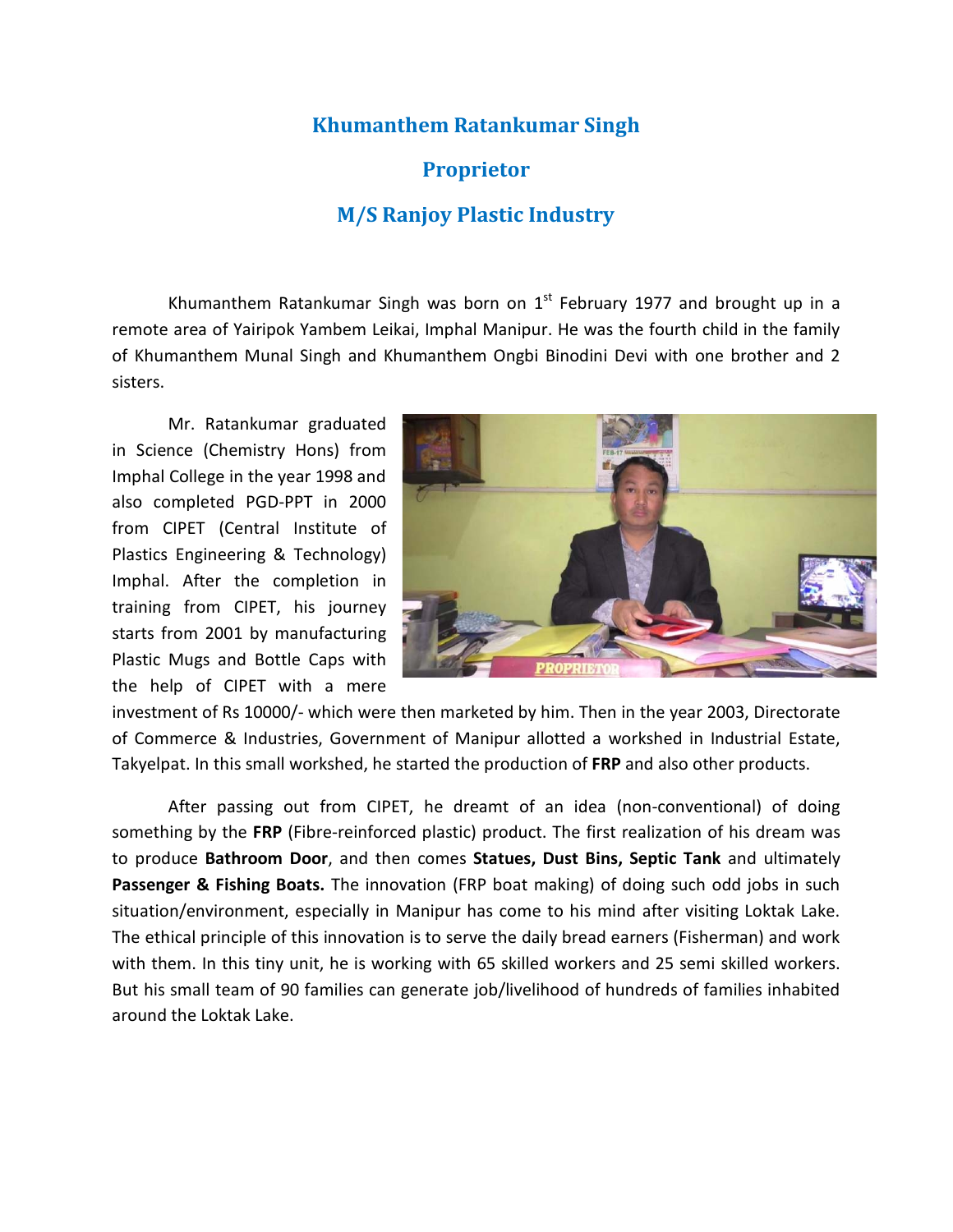#### **FEATURE OF RPI AND ITS VISIONS**

### **1. Feature of Glass Fiber Septic Tank.**

Construction of Pucca (**Cemented**) septic tank is very time consuming, costly not portable and repairable and there is a chance of damage during natural calamities like earthquake and flood. But if it is replace by glass fiber septic tank, we can avoid inconveniences because it is more durable, less costly, portable and repairable and cannot easily damage and we can place it at any desire location and direction. So, people from all around the state Manipur and other



neighboring states started using septic tank made by glass fiber and also the demand from the customers also tremendously increasing day by day because of all the advantages and feature mentioned above. After experiencing all these demand from the customers, RPI (**Ranjoy Plastic Industry**) is hopping and kept a target to replace all the Pucca septic tanks by septic tanks constructed by glass fiber within a short period of time, because such type of septic tank is constructed by one and only farm in North east India i.e., RPI (**Ranjoy Plastic Industry)**

### **2. Feature of Glass Fiber Doors and Windows.**

Making of wooden doors, windows will cause a big threat to the environment due to deforestation. To avoid causing harm to the society the **RPI** also manufactured different household items like doors and windows from glass fibers. And demands from the customer also increased because it is more fashionable, no shrinkage, light weight, 100% water and weather proof, repairable, less costly, customize size and



more durable as compared with wooden doors and windows.

### **3. Feature of Glass Fiber glass Boats:**

The LOKTAK LAKE is the only biggest and fresh water lake in north east India.

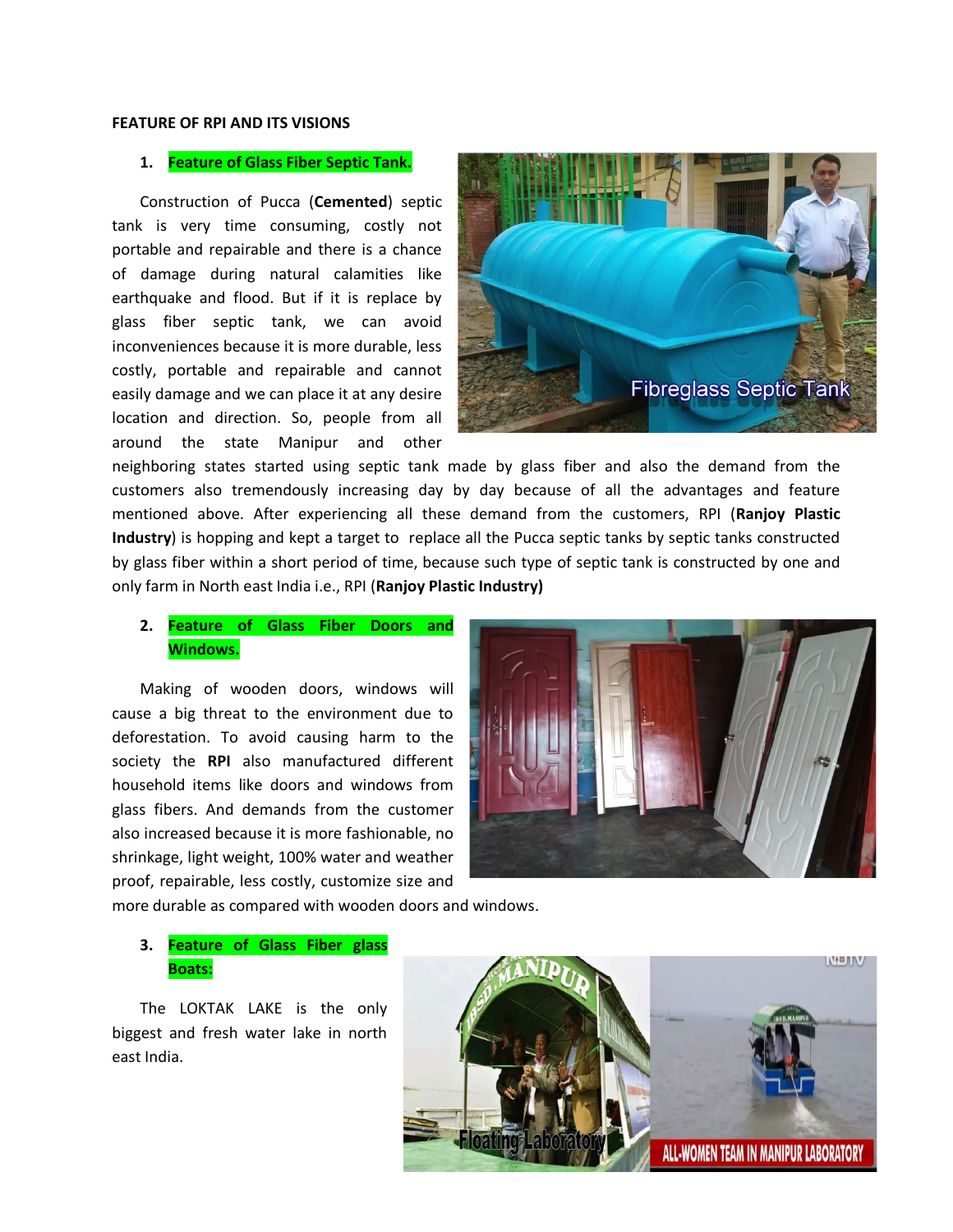The livelihood and main occupation of the people in and round the LOKTAK Lake is fishing. Traditional local fishing boats are made of wood (out of whole big timber) which are also breakable and leak able. Either repairing or refurnishing is very much costly and time consuming. After replacing wooden fishing boats by FRP fishing boats, it becomes a boon to the local fishermen. Replacement of wooden fishing boats by FRP means to protect environment and save the forest (trees). Thus, the one and only target of RPI is to replace all these wooden traditional boat within short period of time.

In Manipur and its neighboring states there are several Tourist Centers. In these tourist centers several types of boats like, paddle boat (two seats and four seats) motor boat of different capacities are still using. These boats are only made by glass fiber, which were manufactured by **RPI.** If such boats are imports from outside the north east states lots of inconveniences may be faced in transportation, its cost and wear-tear problems. But, if RPI supply such different boats there will be no inconveniences for transportation, PRI is providing all the necessary facilities for repairing and deliveries different items to the related locations. Because of all these features and facilities different tourist centers located in North east are approaching to RPI to get different boats made by glass fibers.

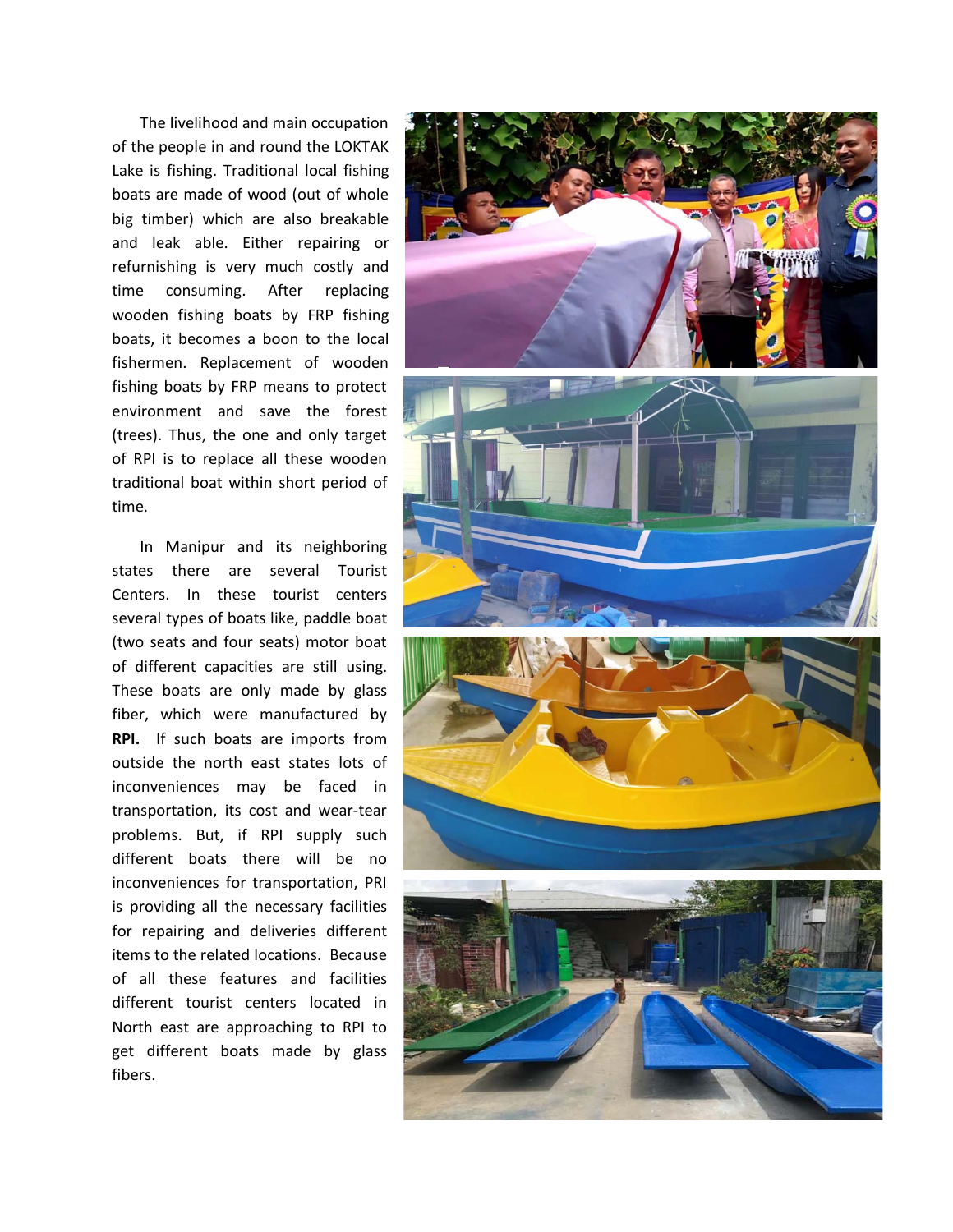After all these, **Loktak Development Authority** (LDA) had planned to connect different villages and tourist sub- centers in and around the **Loktak** Lake through water way from this current year 2020. To fulfill this plan RPI had already manufactured some of different motor boats. And still RPI is under process to manufacture of different boats for passengers and transportation of essential commodities.

Till now, RPI had also already supplied different types of boats to **Sendra Tourist Center, Karang Island. Gelzang Resort, MMRC Unity Park, LOUKOI PAT and Floating Laboratory deployed in LOKTAK lake**  sponsored by **IBSD ( Institute of Bio Research and Sustainable Development)** .

**4. Feature of glass fiber glass Sculptures and Dust bins.**



Different sculptures of Dinosaurs, Elephants, Crocodiles, Deers and structure of the most precious animal of the World **"The Sangai"** (available only in the **Keibul Lamjao National Park)** also placed in the **IMPHAL INTERNATIONAL AIRPORT.** Dust bins and slider made by glass fibers are also provided to different tourists' centers, parks, hospitals, school and colleges.